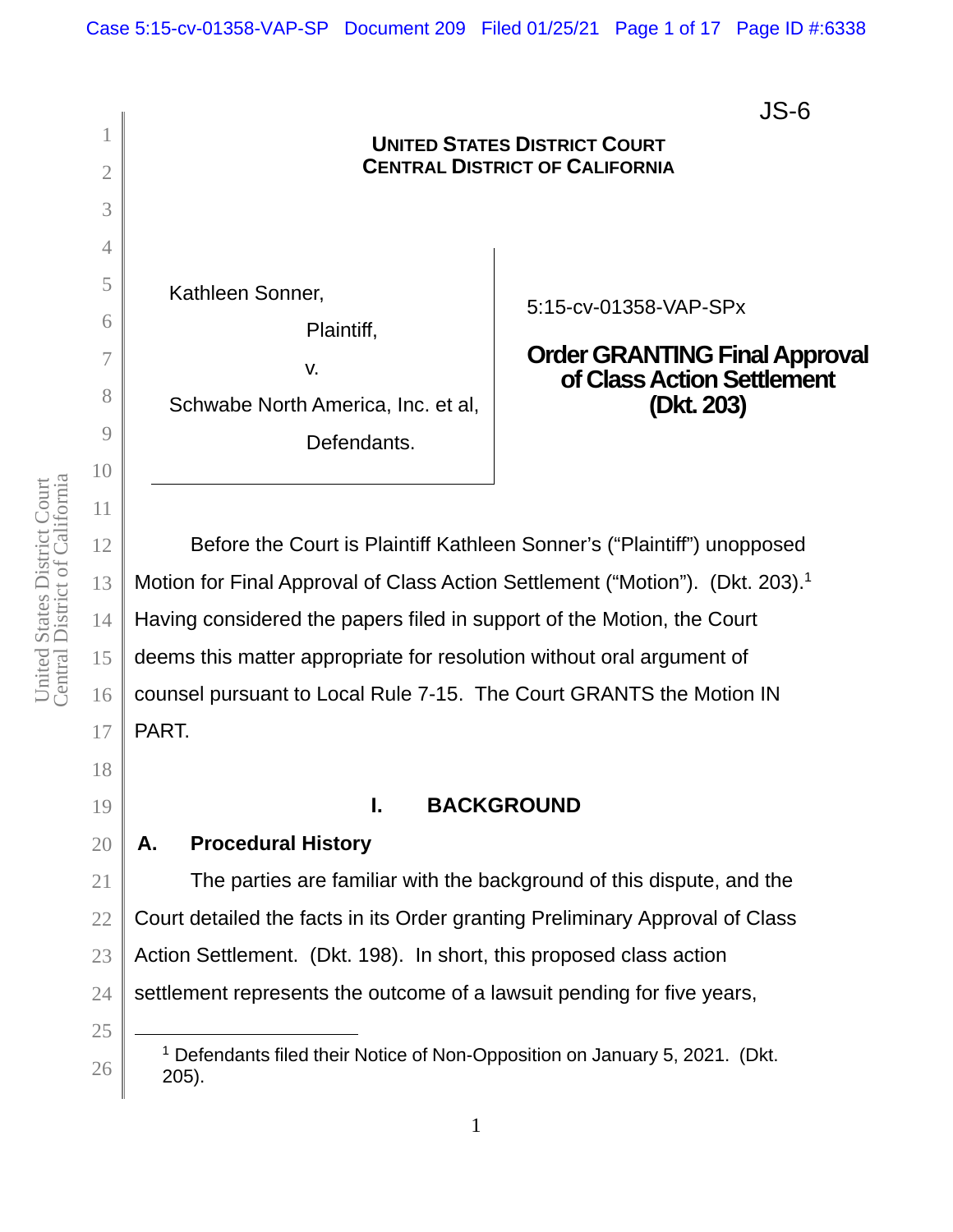3 4 5 6 alleging false advertising and other claims. The class, as defined in the settlement agreement, would include "[a]ll people who purchased in California Ginkgold or Ginkgold Max from July 7, 2011 through the date of preliminary approval, and all people who purchased in the United States other than in California Ginkgold or Ginkgold Max from January 1, 2016 through the date of preliminary approval." (*Id.*)

The parties participated in extensive motion practice throughout the litigation, including: two motions to dismiss, a motion for summary judgment, briefing at the Ninth Circuit Court of Appeal, class certification briefing, and other discovery related motions. (*Id.*) The parties also produced and analyzed over 172,000 pages of documents and conducted Rule 30(b)(6) and expert depositions (three of which occurred during the COVID-19 pandemic). (*Id.*) The parties participated in three full-day mediation sessions, one before Honorable Edward A. Infante (Ret.) on June 8, 2016, and two with Scott Markus, Esq. on February 13, 2020, and April 1, 2020. (*Id.*) Mediation statements were submitted for each session. (*Id.*) The parties finally reached a resolution on July 27, 2020. (*Id.*)

# **B. Settlement Terms**

The parties prepared a joint settlement agreement ("Settlement Agreement" or "SA"). (Dkt. 186). The Settlement Agreement establishes a settlement fund of \$3,375,000.00. (*Id.*, § 2.2).

Settlement class members are entitled to reimbursements for all qualifying purchases for which they can provide proof of purchase. (*Id.*)

1

2

7

8

9

10

11

12

13

14

15

16

17

18

19

20

21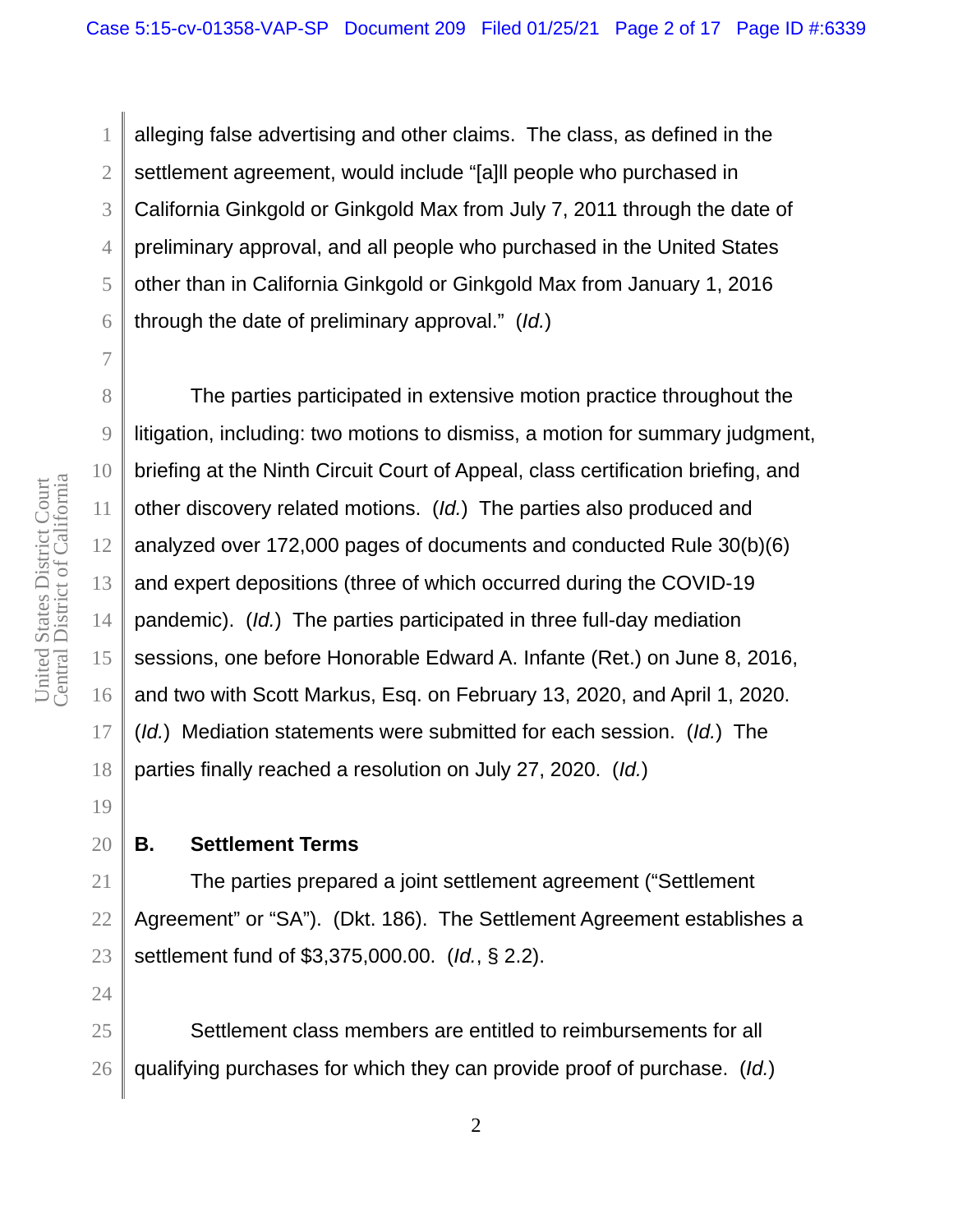Otherwise, Settlement class members can claim up to 3 reimbursements for their qualifying Ginkgold purchases by filling out a claim form and declaring under penalty of perjury that they made the claimed purchase(s). (*Id.*)

If the amount of the net settlement fund exceeds the aggregate of the valid claims, each claim will be increased by up to five (5) times the submitted amount. (*Id.*, § 2.2.1). The Settlement Agreement also entitles Plaintiff to a class representative award of \$5,000.00. (*Id.*) After disbursements to the class, any money that remains in the net settlement fund will be distributed to the American Brain Foundation pursuant to the *Cy Pres* doctrine. (*Id.*, § 2.2.4).

# **II. LEGAL STANDARD**

Federal Rule of Civil Procedure 23(e) provides that "[t]he claims, issues, or defenses of a certified class may be settled, voluntarily dismissed, or compromised only with the court's approval." "[S]trong judicial policy . . . favors settlements, particularly where complex class action litigation is concerned." *Class Plaintiffs v. City of Seattle*, 955 F.2d 1268, 1276 (9th Cir. 1992). "The purpose of Rule 23(e) is to protect the unnamed members of the class from unjust or unfair settlements affecting their rights." *In re Syncor ERISA Litig*., 516 F.3d 1095, 1100 (9th Cir. 2008). The Court's review of the settlement is meant to be "extremely limited" and should consider the settlement as a whole. *Hanlon v. Chrysler Corp*., 150 F.3d 1011, 1026 (9th Cir. 1998).

1

2

3

4

5

6

7

8

9

10

11

12

13

14

15

16

17

18

19

20

21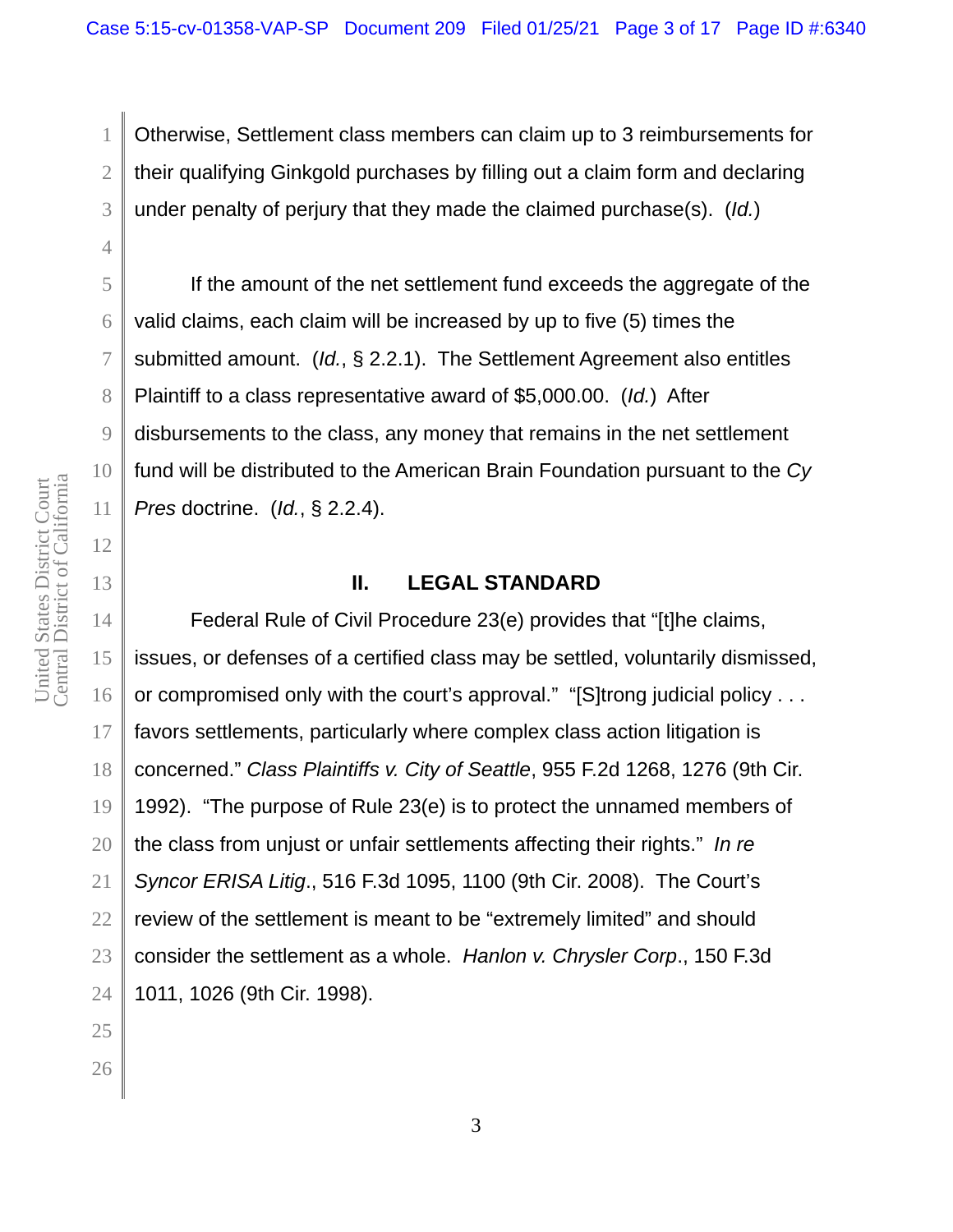A court must engage in a two-step process to approve a proposed class action settlement. First, the court must determine whether the proposed settlement deserves preliminary approval. *Nat'l Rural Telecomms. Coop. v. DirecTV, Inc*., 221 F.R.D. 523, 525 (C.D. Cal. 2004). Second, after notice is given to class members, the Court must determine whether final approval is warranted. (*Id*.) A court should approve a settlement pursuant to Rule 23(e) only if the settlement "is fundamentally fair, adequate and reasonable." *Torrisi v. Tucson Elec. Power Co*., 8 F.3d 1370, 1375 (9th Cir. 1993); *accord In re Mego Fin. Corp. Sec. Litig*., 213 F.3d 454, 458 (9th Cir. 2000) (*citing Hanlon v. Chrysler Corp*., 150 F.3d 1011, 1026 (9th Cir. 1998)).

In the Ninth Circuit, courts must balance the following factors to determine whether a class action settlement is fair, adequate, and reasonable: (1) the strength of the plaintiffs' case, (2) the risk, expense, complexity, and likely duration of further litigation, (3) the risk of maintaining class action status throughout the trial, (4) the amount offered in settlement, (5) the extent of discovery completed and the stage of the proceedings, (6) the experience and views of counsel, (7) the presence of a governmental participant, and (8) the reaction of the class members to the proposed settlement. *Torrisi*, 8 F.3d at 1375; *accord Hanlon*, 150 F.3d at 1026. "In addition, the settlement may not be the product of collusion among the negotiating parties." *In re Mego Fin. Corp. Sec. Litig*., 213 F.3d at 458.

"[S]trong judicial policy . . . favors settlements, particularly where complex class action litigation is concerned." *Class Plaintiffs v. City of* 

1

2

3

4

5

6

7

8

9

10

11

12

13

14

15

16

17

18

19

20

21

22

23

24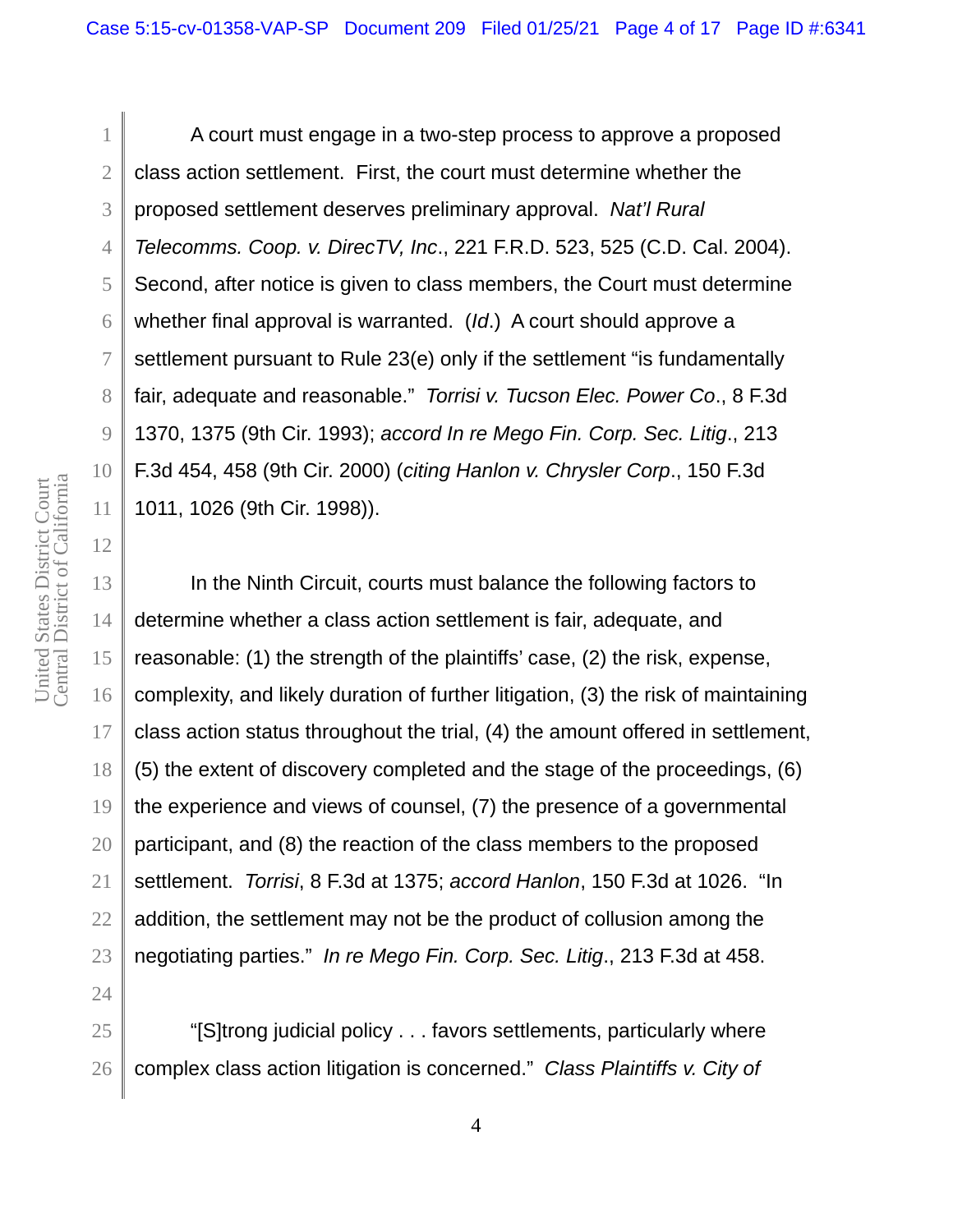*Seattle*, 955 F.2d 1268, 1276 (9th Cir. 1992). In addition, "[t]he involvement of experienced class action counsel and the fact that the settlement agreement was reached in arm's length negotiations, after relevant discovery had taken place create a presumption that the agreement is fair." *Linney v. Cellular Alaska P'ship*, No. C-96-3008-DLJ, 1997 WL 450064, at \*5 (N.D. Cal. July 18, 1997), aff'd, 151 F.3d 1234 (9th Cir. 1998).

# **III. DISCUSSION**

## **A. Fairness, Adequacy, and Reasonableness of the Settlement**

1. Product of Serious, Informed, Non-Collusive Negotiations

To approve the Settlement at this stage, the Court must find first it is "not the product of fraud or overreaching by, or collusion between, the negotiating parties." *Hanlon*, 150 F.3d at 1027.

As previously found by this Court, the parties engaged in arm's length, serious, informed, and non-collusive negotiations between experienced and knowledgeable counsel. Additionally, the Settlement Agreement was reached after three full-day mediations, one conducted by the Honorable Edward A. Infante (Ret.) on June 8, 2016, and two with Scott Markus, Esq. on February 13, 2020. The Settlement Agreement is therefore presumptively the product of a non-collusive, arms-length negotiation, *see Roe v. SFBSC Management, LLC*, No. 14-cv-03616-LB, 2017 WL 4073809, at \*9 (N.D. Cal. Sept. 14, 2017) (holding that a settlement that is the product of an arms-length negotiation "conducted by capable and experienced counsel" is presumed to be fair and reasonable); *Satchell v. Fed. ExpressCorp*., No. 03-cv-2878-SI, 2007 WL 1114010, at \*4 (N.D. Cal. Apr.

1

2

3

4

5

6

7

8

9

10

11

12

13

14

15

16

17

18

19

20

21

22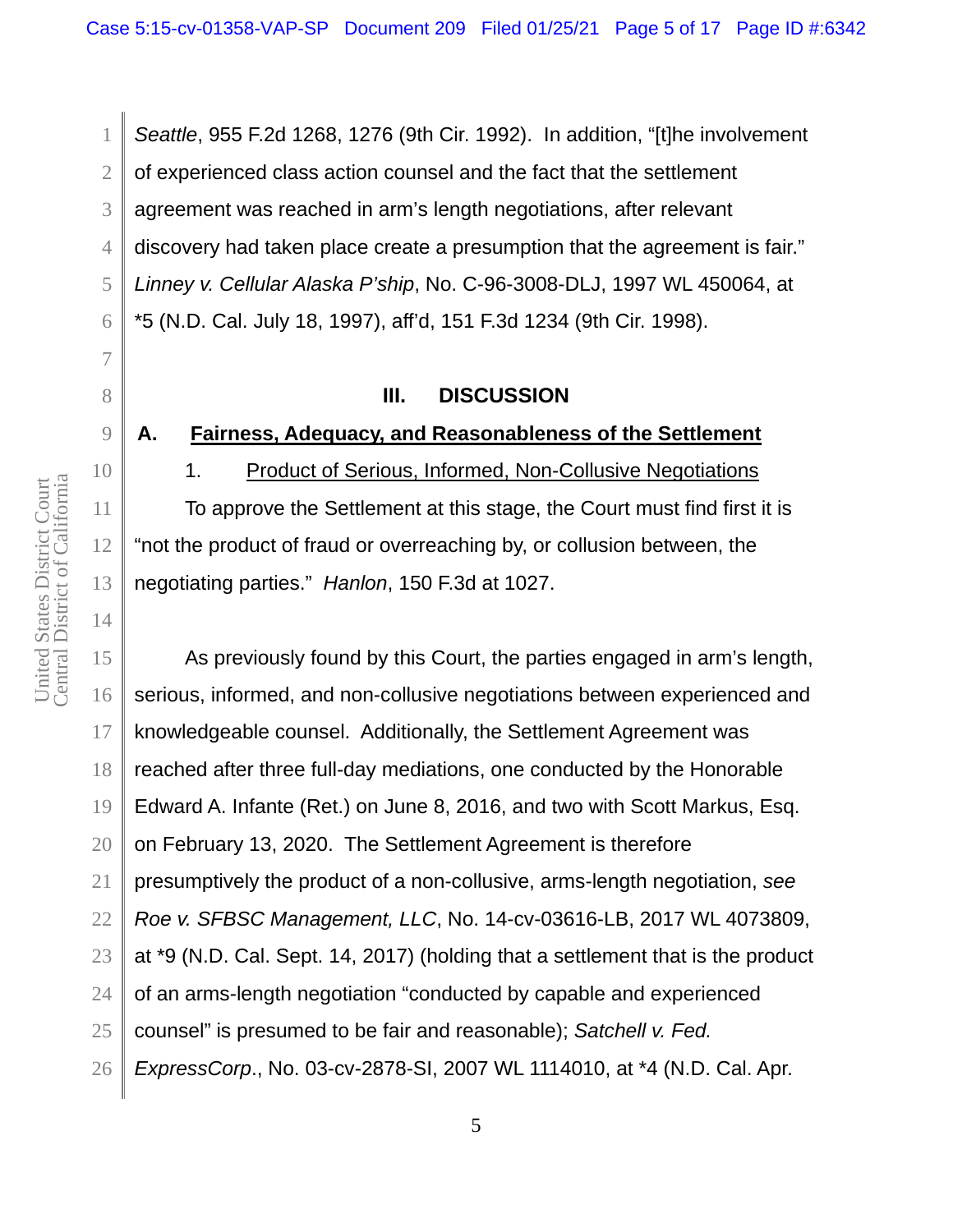13, 2007) ("The assistance of an experienced mediator in the settlement process confirms that the settlement is non-collusive."). This factor weighs in favor of approval.

# 2. Strength of Plaintiff's Case and Future Risk

 Plaintiff's claims have withstood motions to dismiss and for summary judgment, but face more hurdles, particularly in proof of damage if the case proceeded to trial. Plaintiff claims to believe in her case but recognizes that Defendants have demonstrated their ability to litigate this action through trial and appeal if necessary.

Class Counsel maintains that the Settlement Agreement is more than reasonable in light of the litigation risks that Plaintiff and Class Members would face if the case were not settled. These risks include, inter alia, dismissal of class allegations, an adverse decision on the merits, loss of motions, the likely lengthy duration of further litigation, and the possibility that a trial would return a less favorable verdict.

As it stands, each "Settlement Class Member who submits a valid claim will receive cash reimbursement for up to three purchases of Ginkgold without proof of purchase. For Settlement Class Members with proof of purchase, they may receive up to their full purchase price for all purchases," which is the requested relief in the case. (*See* Dkt. 203-1, at 5). Given the relative strength of Plaintiff's claims, and the risks and costs associated with future complex litigation, the Settlement Agreement's terms appear to be reasonable. Hence, these factors favor approval.

1

2

3

4

5

6

7

8

9

10

11

12

13

14

15

16

17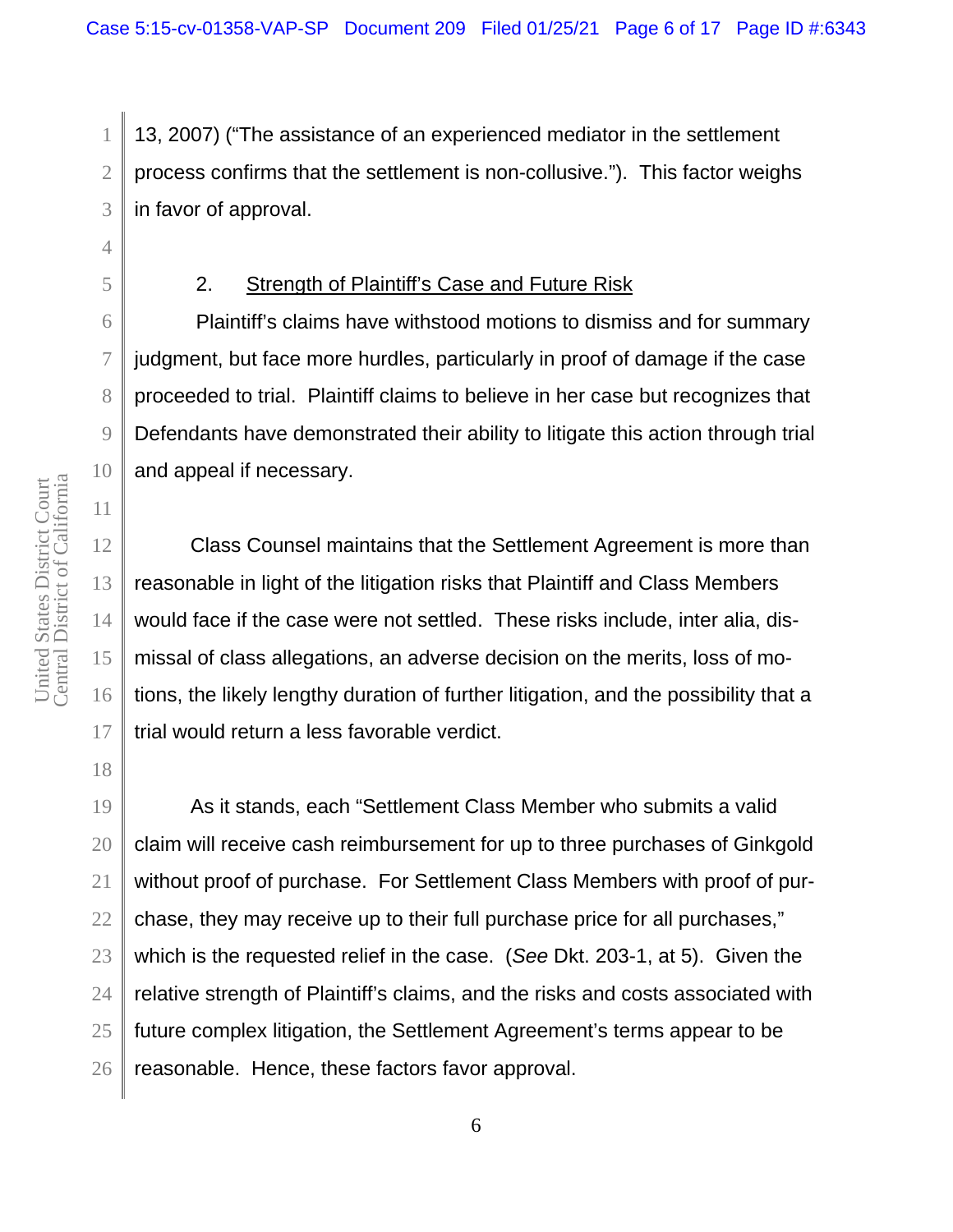1

2

3

4

5

6

7

8

9

10

11

12

13

14

15

16

17

## 3. Amount Offered in the Settlement

As noted above, the Settlement Agreement establishes a settlement fund of \$3,375,000.00. (Dkt. 186, § 2.2). The average retail price of Ginkgold ranges from \$23.00 to \$28.00 over the Settlement Class period. (Dkt. 203-1). "If the requested cost of notice, attorneys' fees and expenses, and plaintiff service award (totaling \$1,518,750) are awarded and deducted from the Settlement Fund, \$1,856,250 remains to pay Settlement Class Members. Assuming 80,0000 valid claims are made, Settlement Class Members will receive an average cash reimbursement of \$23.20 each." (*Id.*)

For a settlement to be fair and adequate, "a district court must carefully assess the reasonableness of a fee amount spelled out in a class action settlement agreement." *Staton v. Boeing Co*., 327 F.3d 938, 963 (9th Cir. 2003). As discussed in more detail below, the Court finds that amount offered in settlement weighs in favor of final approval.

4. Extent of Discovery Completed and Stage of the Proceedings This factor requires the Court to evaluate whether "the parties have sufficient information to make an informed decision about settlement." *Linney v. Cellullar Alaska P'ship*, 151 F.3d 1234, 1239 (9th Cir. 1998).

As noted above, the parties litigated diligently for five years, including briefing two motions to dismiss, a motion for summary judgment, taking the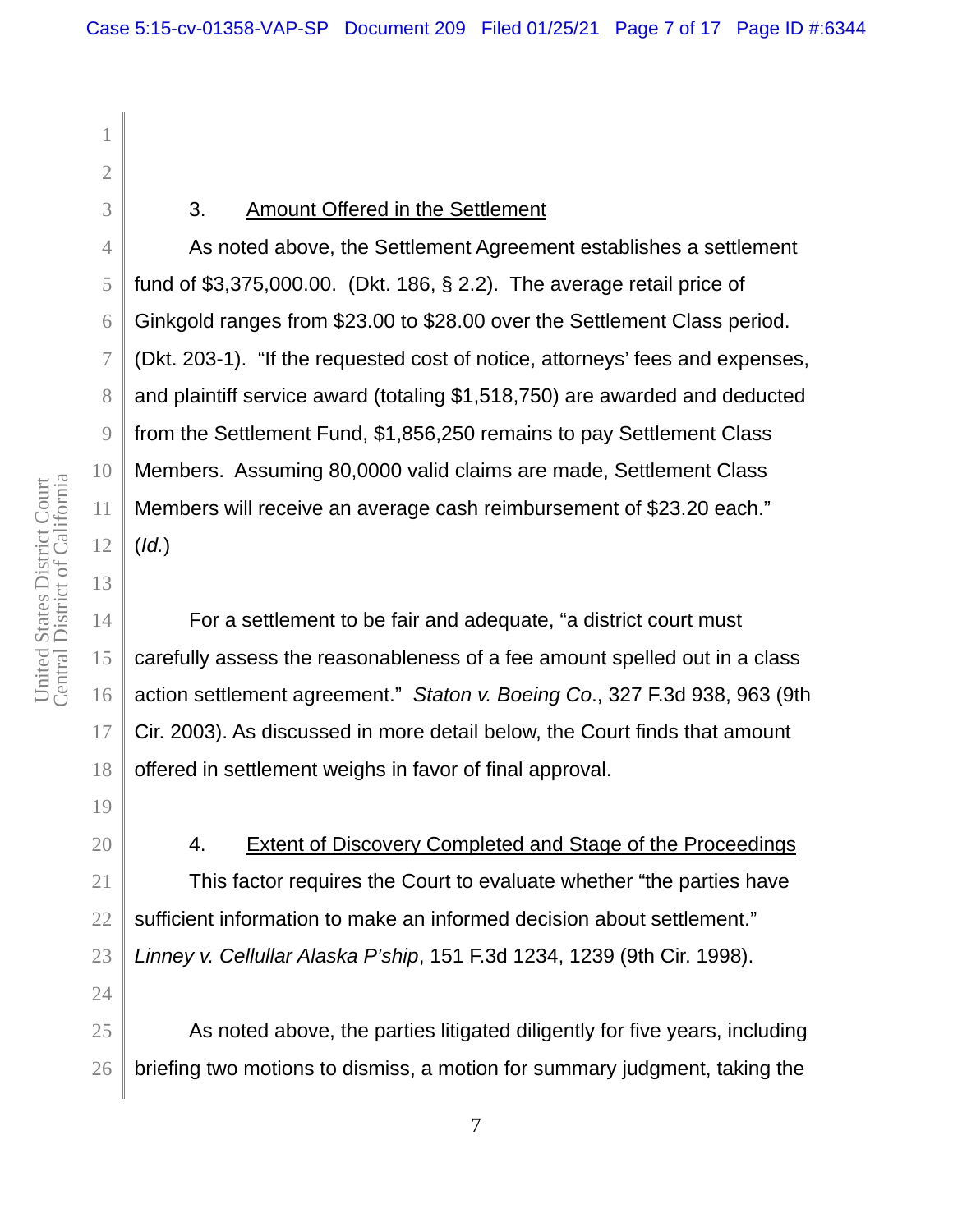2 3 4 5 case on appeal, beginning formal discovery which included multiple rounds of depositions and the production and review of a very large number of documents, and engaging in three full-day mediations. Accordingly, the Court finds this factor weighs in favor of approval. *See Linney*, 151 F.3d at 1239.

1

6

7

8

9

10

11

12

13

14

15

16

17

18

23

# 5. Experience and Views of Counsel

As stated above, Class Counsel has ample experience litigating class actions similar to this case and hence has demonstrated the ability to prosecute vigorously on behalf of the class members. Accordingly, the Court finds this factor weighs in favor of approval.

# 6. Presence of a Governmental Participant

As there is no governmental participant in this action, this factor is irrelevant for the purposes of final approval.

# 7. The Reaction of The Class Members to the Proposed **Settlement**

19 20 21 22 "[T]he absence of a large number of objections to a proposed class action settlement raises a strong presumption that the terms . . . are favorable to the class members." *Nat'l Rural Telecomms. Coop*., 221 F.R.D. at 529.

24 25 26 Following preliminary approval of the settlement by the Court, the settlement administrator provided notice to the Settlement Class through a digital media campaign. (Dkt. 203-5). The Notice explains in plain language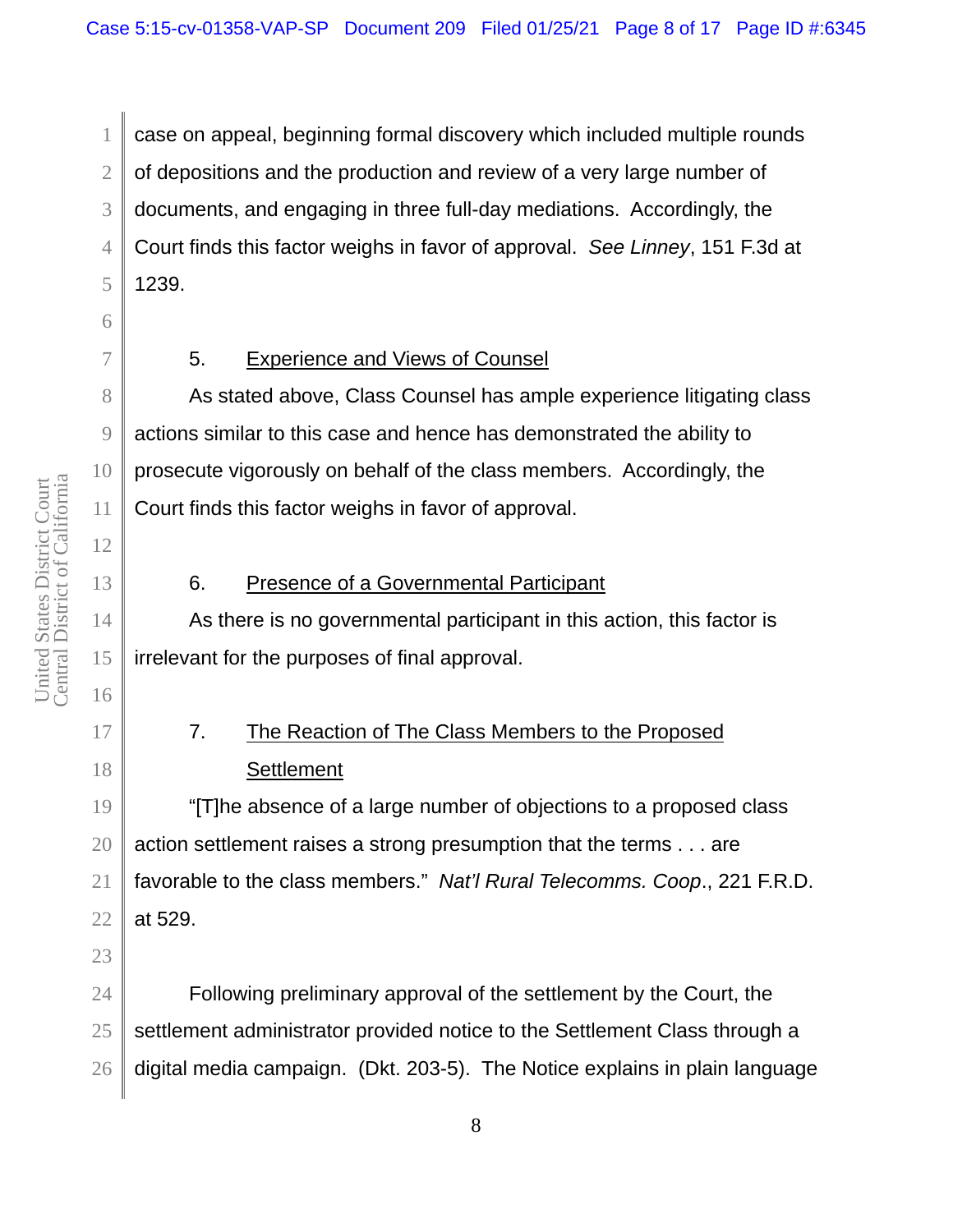1 2 3 4 5 what the case is about, what the recipient is entitled to, and the options available to the recipient in connection with this case, as well as the consequences of each option. (*Id*., Ex. E). During the allotted response period, the settlement administrator received no requests for exclusion and just one objection, which was later withdrawn. (Dkt. 203-1, at 11).

Given the low number of objections and the absence of any requests for exclusion, the Class response is favorable overall. Accordingly, this factor also weighs in favor of approval.

8. Balancing the Factors

As all the relevant factors favor approval, the Court finds that the proposed Settlement Agreement is fair, reasonable, and adequate and GRANTS final approval of the Settlement Agreement.

# **B. Plaintiff's Motion for Attorneys' Fees**

17 18 19 20 When evaluating attorneys' fees, the Ninth Circuit holds "the district court has discretion in common fund cases to choose either the percentageof-the-fund or the lodestar method." *Vizcaino v. Microsoft Corp*., 290 F.3d 1043, 1047 (9th Cir. 2002) (citing *In re Wash. Pub. Power Supply Sys. Sec. Litig*., 19 F.3d 1291, 1295–96 (9th Cir.1994)). Here, Plaintiff seeks to employ the percentage-of-the fund method and the lodestar method and requests \$946,916.21, i.e., 28% of the Gross Settlement Amount, on behalf of Class Counsel.

6

7

8

9

10

11

12

13

14

15

16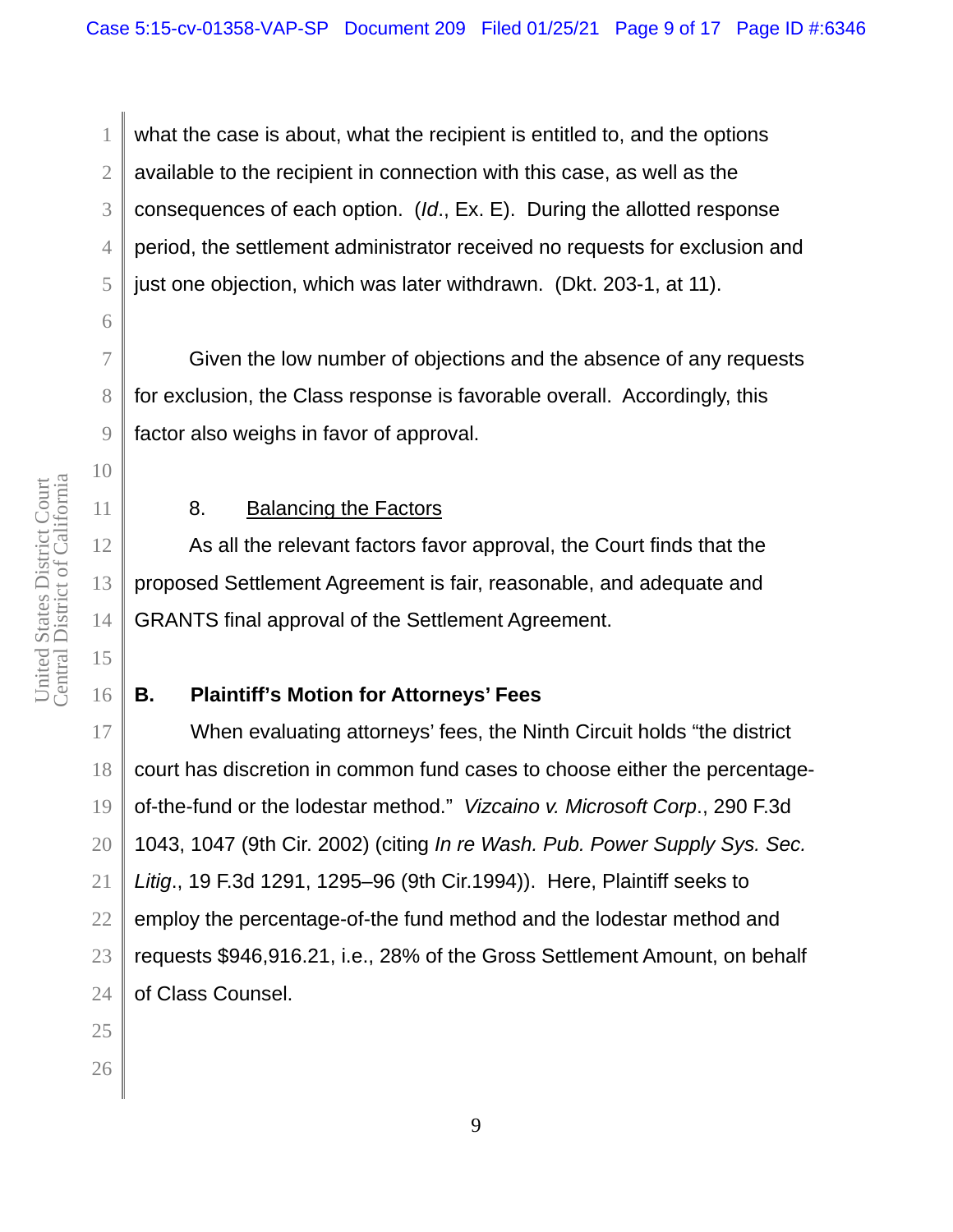Central District of California United States District Court<br>Central District of California United States District Court

12

13

15

17

18

21

22

23

24

1 2 3 4 5 6 7 8 9 10 11 When using the percentage-of-the-fund method, "courts typically set a benchmark of 25% of the fund as a reasonable fee award and justify any increase or decrease from this amount based on circumstances in the record." *Monterrubio v. Best Buy Stores, L.P*., 291 F.R.D. 443, 455 (E.D. Cal. May 14, 2013); *see Paul, Johnson, Alston & Hunt v. Graulty*, 886 F.2d 268, 272 (9th Cir. 1989). The percentage may be adjusted upward or downward based on: (1) the results achieved; (2) the risks of litigation; (3) the skill required and the quality of work; (4) the contingent nature of the fee; (5) the burdens carried by the class counsel; and (6) the awards made in similar cases. *Monterrubio*, 291 F.R.D. at 455 (citing *Vizcaino*, 290 F.3d at 1048–50). The Court addresses these factors below:

## 1. Results Achieved

14 16 19 20 Plaintiff's Counsel has shown that it obtained a good result. The settlement provides nearly a full refund to the Settlement Class Members for their Ginkgold purchases and no proof of purchase is required to receive up to three reimbursements. "For Settlement Class Members with proof of purchase, they may receive up to their full purchase price for all purchases," which is the requested relief in the case. (*See* Dkt. 203-1, at 5). Although Plaintiff's Counsel has not provided information on the maximum possible value class members could have received, this factor weighs in favor of approving the proposed attorneys' fees award.

## 2. Risks of Litigation

25 26 Plaintiff's Counsel assumed some degree of risk by representing Plaintiff, although not extreme risk. The litigation lasted five years, and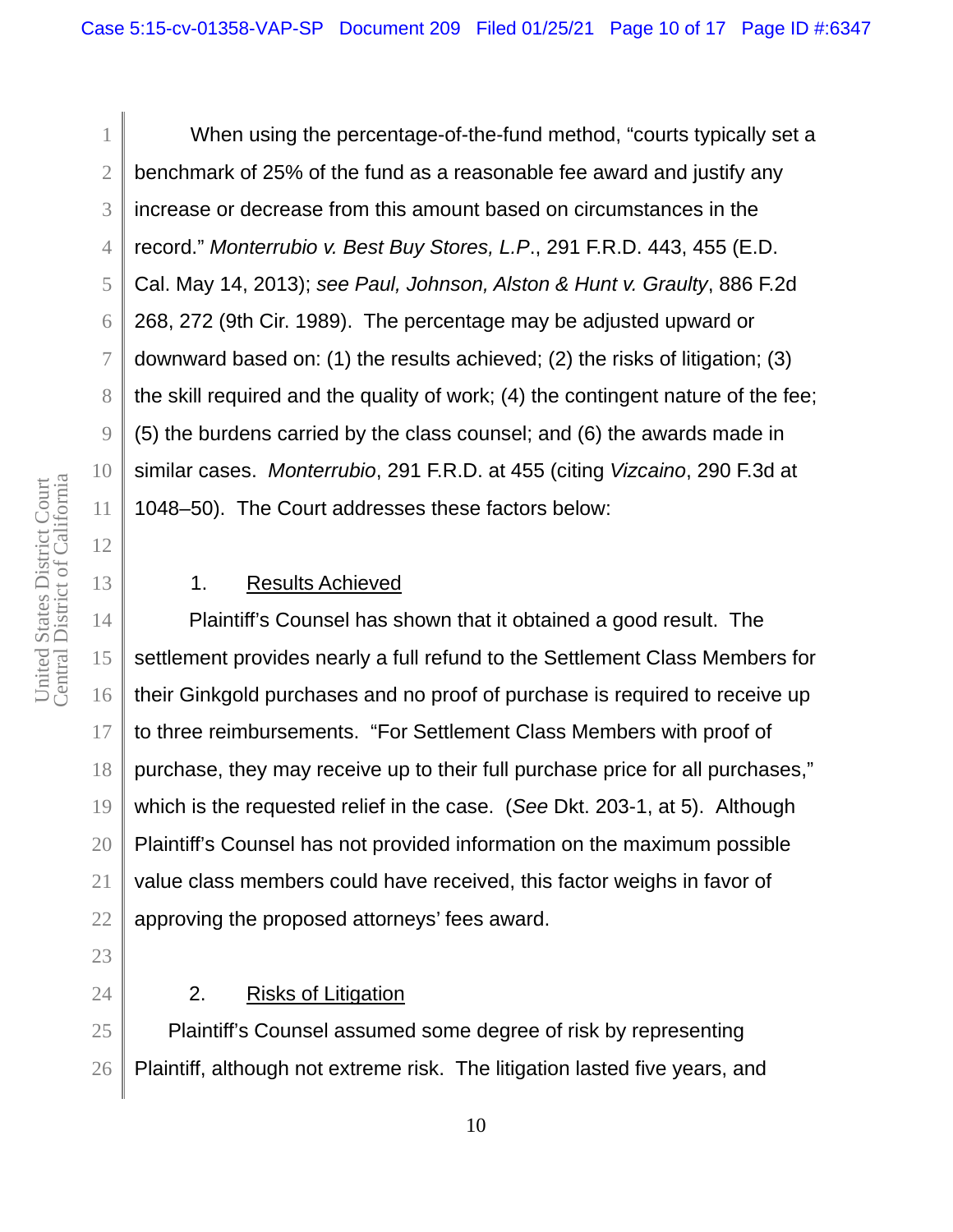1 2 3 4 5 6 7 8 9 10 12 13 14 Plaintiff's Counsel successfully appealed the dismissal of the case. This merits a small departure from the 25% benchmark. *Compare Monterrubio*, 291 F.R.D. at 456–57 (finding case was not "extremely risky" although it was questionable whether the class could be certified, whether the plaintiff could prove an employer's policies violated labor code sections on a "knew or should have known" standard, and whether plaintiff could overcome an "exhaustion defense"), *and Hawthorne v. Umpqua Bank*, No. 11-CV-06700- JST, 2015 WL 1927342, at \*5 (N.D. Cal. Apr. 28, 2015) (holding the risk in a case did not merit an attorneys' fee award of 33% even though the class counsel "expended a significant amount of time and effort litigating this case over the past three years and undertook a major risk by taking it on a contingency basis."), *with Vizcaino*, 290 F.3d at 1048 (finding case "extremely risky" when, among other factors, plaintiffs lost twice in district court and there was absence of supporting precedent).

## 3. Contingent Nature of the Fees and Burdens Carried

"It is an established practice in the private legal market to reward attorneys for taking the risk of non-payment by paying them a premium over their normal hourly rates for winning contingency cases." *In re Washington Pub. Power Supply Sys. Sec. Litig*., 19 F.3d at 1299. Thus, whether Plaintiff's Counsel have taken the case on a contingency fee basis must be considered when deciding to vary from the 25% benchmark. *Monterrubio*, 291 F.R.D. at 457. Here, Plaintiff's Counsel took this case on a contingency fee basis. Thus, this factor weighs slightly in favor of an upward deviation from the benchmark.

Central District of California United States District Court<br>Central District of California United States District Court

11

15

16

17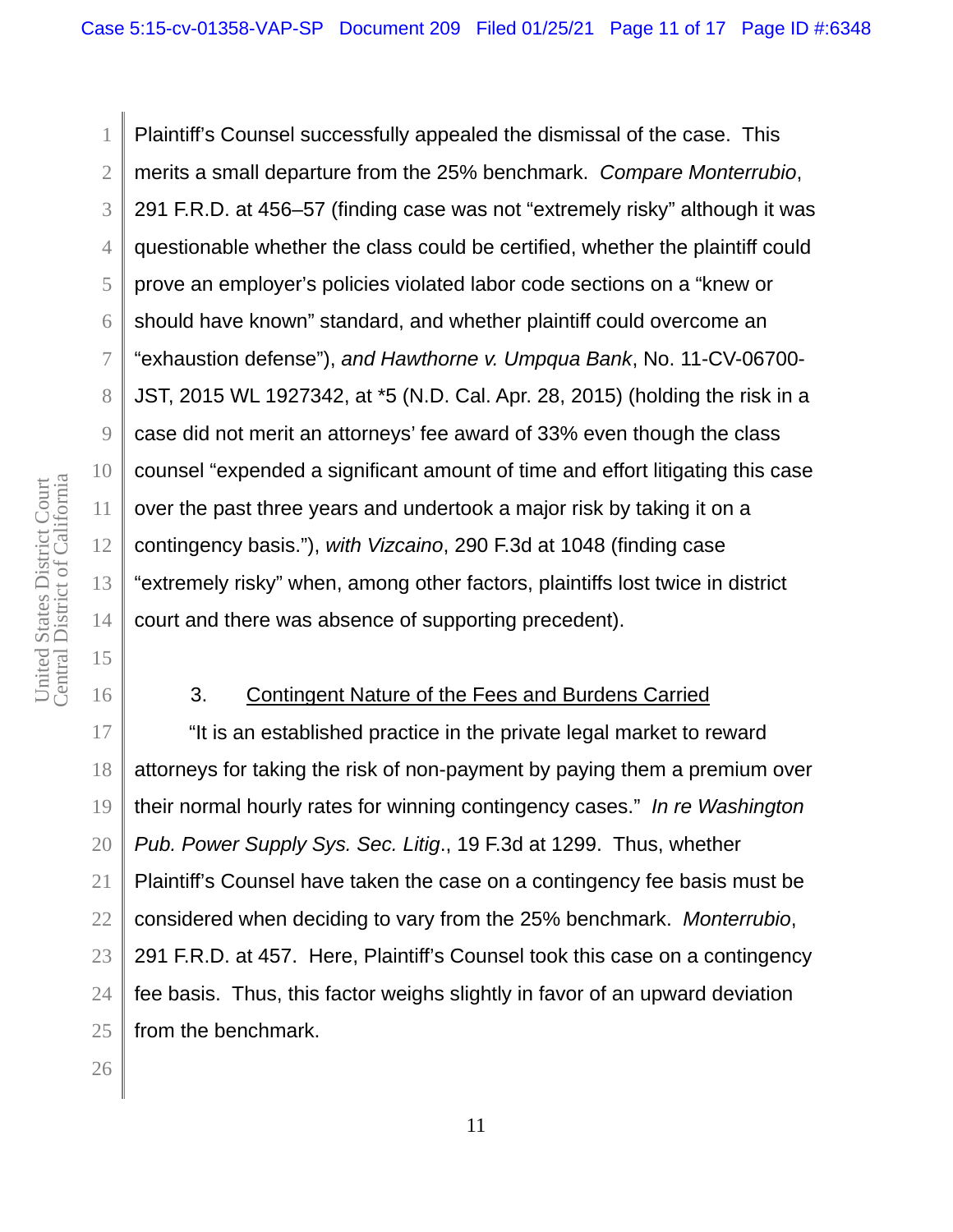# 4. Burdens Carried

Plaintiff's Counsel have provided information as to the costs in prosecuting this action, which, combined, account for \$166,833.79 of the total \$1,113,750.00 requested. (Dkt. 203-1, at 12). The Court finds these expenses reasonable, but not overly burdensome, so this factor is neutral.

# 5. Skill and Quality of the Work

 Plaintiff's Counsel are experienced and skilled litigators, and their work on this case included the successful prosecution of an appeal to the Ninth Circuit Court of Appeals. Their work merits the small upward departure from the 25% benchmark.

## 6. Awards Made in Similar Cases

As noted above, 25% is the Ninth Circuit's "benchmark award for attorney[s'] fees." *Hanlon*, 150 F.3d at 1029. Plaintiff's Counsel requests the Court enhance the award, citing to cases in which courts have awarded attorneys' fees at or above one third of the total settlement fund. (*See* Dkt. 203-1, at 19-20). The results achieved in the cited authorities are not sufficiently similar to the result here to be persuasive. Nevertheless, given the quality of the work performed by Plaintiff's counsel, and their successful work on appeal, this factor weighs in favor of a modest departure from the 25% benchmark.

# 7. Lodestar Cross-Check

Calculation of the lodestar, which measures the lawyers' investment of time in the litigation, provides a check on the reasonableness of the

1

2

3

4

5

6

7

8

9

10

11

12

13

14

15

16

17

18

19

20

21

22

23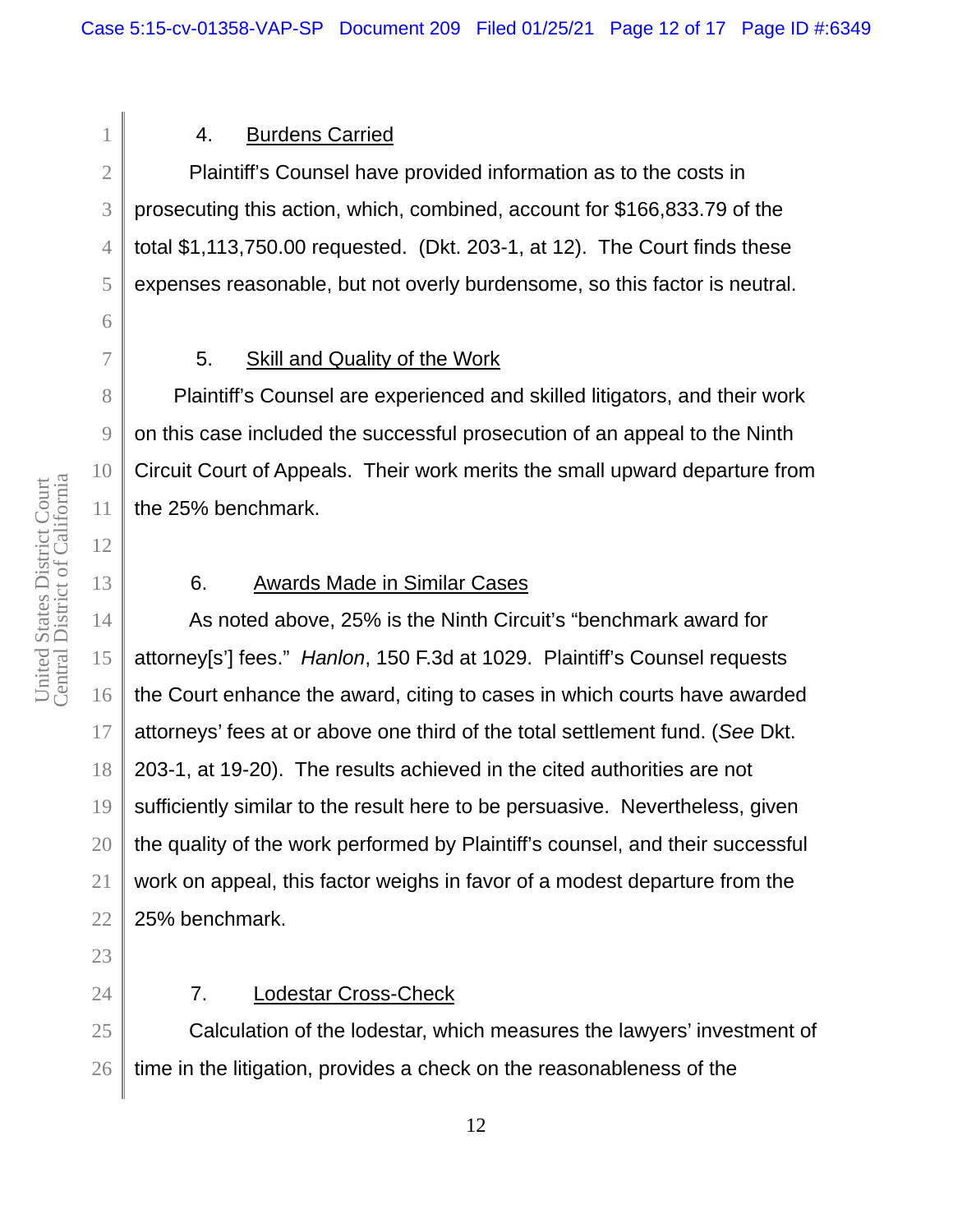percentage award. Where such investment is minimal, as in the case of an early settlement, the lodestar calculation may convince a court that a lower percentage is reasonable. Similarly, the lodestar calculation can be helpful in suggesting a higher percentage when litigation has been protracted. Thus, while the primary basis of the fee award remains the percentage method, the lodestar may provide a useful perspective on the reasonableness of a given percentage award. *Vizcaino*, 290 F.3d at 1050.

Central District of California United States District Court<br>Central District of California United States District Court

1

2

3

4

5

6

7

8

9

10

11

12

13

14

15

16

17

"To inform and assist the court in the exercise of its discretion, the burden is on the fee applicant to produce satisfactory evidence—in addition to the attorney's own affidavits—that the requested rates are in line with those prevailing in the community for similar services by lawyers of reasonably comparable skill, experience and reputation." *Camacho v. Bridgeport Fin., Inc*., 523 F.3d 973, 980 (9th Cir. 2008) (quoting *Blum v. Stenson*, 465 U.S. 886, 896 (1984)).

Here, Plaintiff's Counsel report that its lodestar is \$1,416,113.25, based on a total of approximately 2,457.25 hours from Blood Hurst & O'Reardon, LLP at hourly rates of \$410.00 to \$810.00 for each attorney on the matter and \$280.00/hour for paralegals (totaling \$1,307,851.25in fees) and \$162,123.67 in litigation expenses. (Dkt. 203-2, ¶ 12). The lodestar is also based on a total of approximately 219 hours from Carlson Lynch LLP at hourly rates of \$750 for one partner, \$395 for one associate, and \$125 for one paralegal (totaling \$102,262.00 in fees) and \$4,710.12 in litigation expenses. (Dkt. 203-3, ¶¶ 5-6).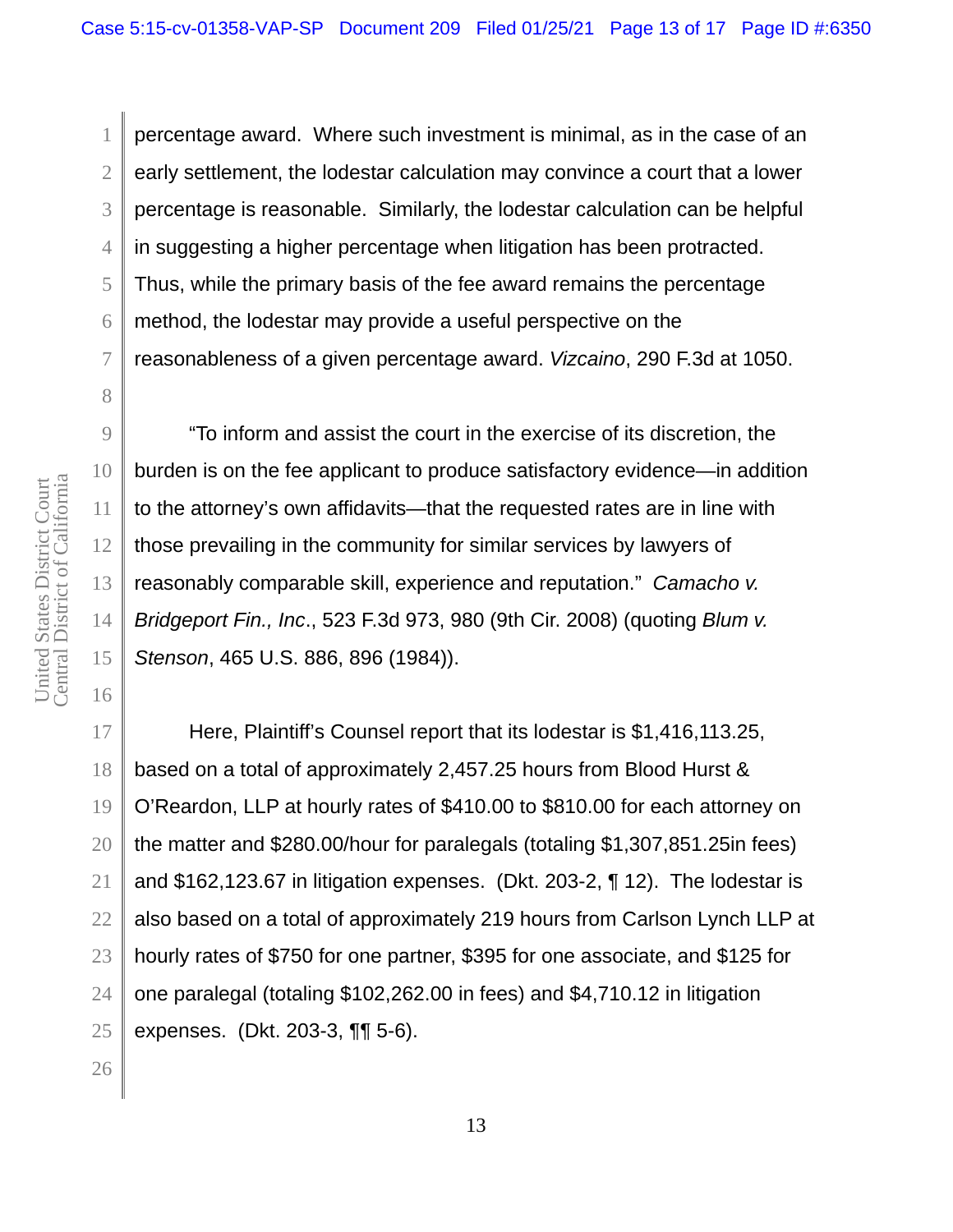After a review of Plaintiff's Counsel's declarations, the Court concludes that the lodestar amount is reasonable considering the work performed and the prevailing rates in the community for attorneys of comparable skill, experience and reputation. Counsel provided supporting evidence as to the prevailing rates in the community for similar services by lawyers of reasonably comparable skill. (Dkt. 203-2, ¶ 11, Ex. A; Dkt. 203-3, ¶ 9). Further, Counsel have provided detail regarding the number of hours it spent on this case.

Moreover, the fee Counsel seeks reflects a negative multiplier of 0.66 on the lodestar which is reasonable for a complex class action case. *See Milburn v. PetSmart, Inc*., No. 1:18-cv-00535, 2019 U.S. Dist. LEXIS 187530, at \*29 (E.D. Cal. Oct. 28, 2019) (awarding 33.3% of common fund where lodestar amounted to a negative multiplier); *see Hopkins v. Stryker Sales Corp*., 11CV2786-LHK, 2013 WL 496358, at \*4 (N.D. Cal. Feb. 6, 2013) ("Multipliers of 1 to 4 are commonly found to be appropriate in complex class action cases."). In the recent \$50 million settlement in *Spann*, Judge Olguin held that a multiplier of 3.07 was "well within the range of reasonable multipliers." *Spann v. J.C. Penney Corp*., 211 F. Supp. 3d 1244, 1265 (C.D. Cal. 2016); *see also Vizcaino*, 290 F.3d at 1052–1054 (surveying multipliers in 23 class action suits and recognizing that courts applied multipliers of 1.0 to 4.0 in 83% of surveyed cases); *Parkinson v. Hyundai Motor Am*., 796 F. Supp. 2d 1160, 1170 (C.D. Cal. 2010) (observing that "multipliers may range from 1.2 to 4 or even higher").

8. Conclusion

Central District of California United States District Court<br>Central District of California United States District Court

1

2

3

4

5

6

7

8

9

10

11

12

13

14

15

16

17

18

19

20

21

22

23

24 25 26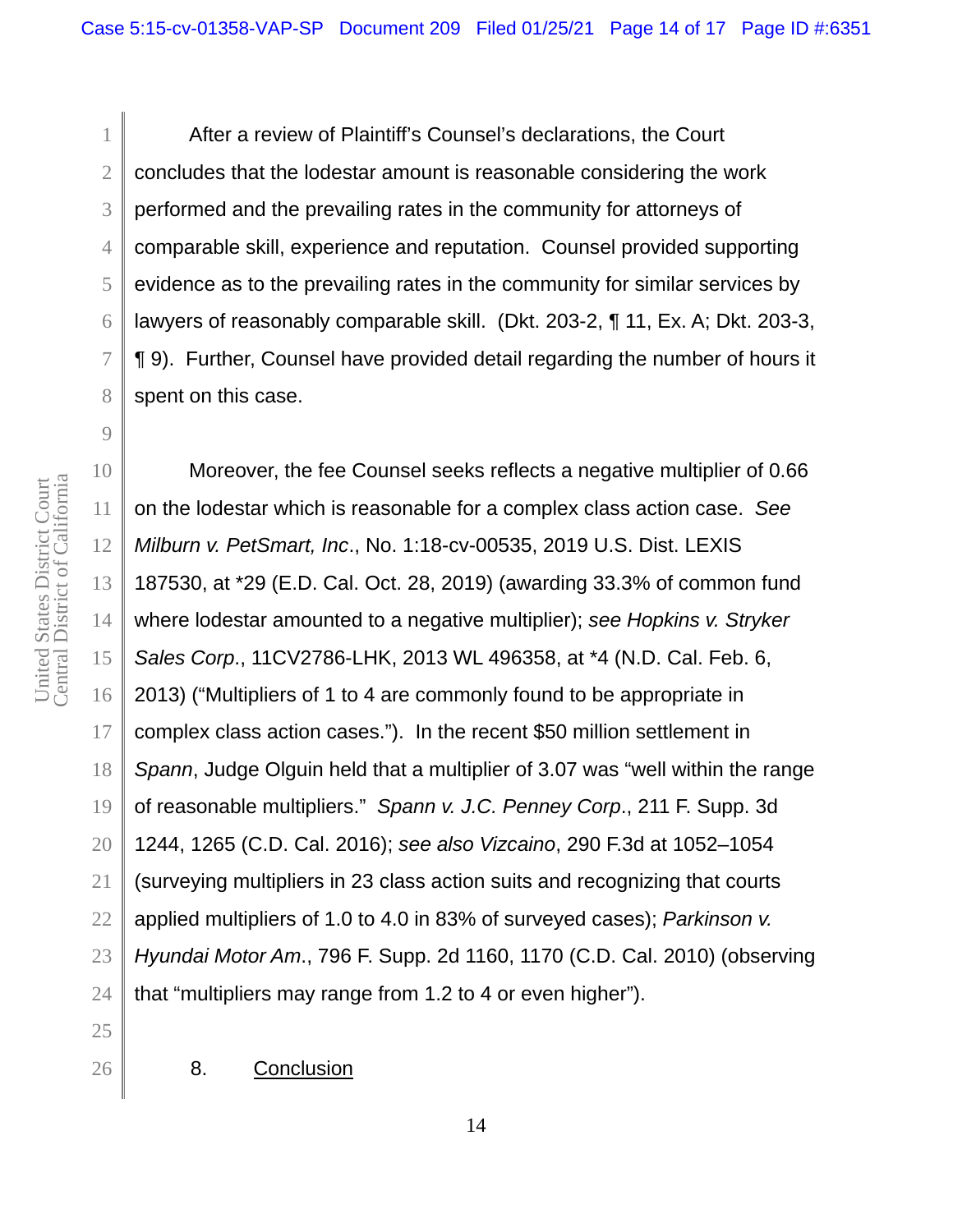In sum, five of the *Vizcaino* factors weigh in favor of a small departure from the 25% attorneys' fee award benchmark and one factor is neutral. In addition, Plaintiff's Counsel's lodestar calculation figures are reasonable. The Court therefore finds that the facts of this case support a departure from the benchmark by 3% from 25% to 28%.

Accordingly, the Court GRANTS Plaintiff's Counsel's application for attorneys' fees equal to 28% of the settlement fund (\$946,916.21).

## **C. Costs**

Class counsel seeks \$166,833.79 in litigation costs. Class Counsel have submitted a detailed accounting as to those expenses. (Dkt. 203-2, ¶ 17; Dkt. 203-3, ¶ 5). This includes settlement administrator costs of \$46,976.32. The Court finds that reimbursement of those expenses is reasonable and APPROVES the reimbursement in the amount sought.

# **D. Incentive Award**

Named plaintiffs "are eligible for reasonable incentive payments." *Staton*, 327 F.3d at 977. Such awards "are intended to compensate class representatives for work done on behalf of the class, to make up for financial or reputational risk undertaken in bringing the action, and, sometimes, to recognize their willingness to act as a private attorney general." *Rodriguez v. W. Publ'g Corp*., 563 F.3d 948, 958–59 (9th Cir. 2009).

1

2

3

4

5

6

7

8

9

10

11

12

13

14

15

16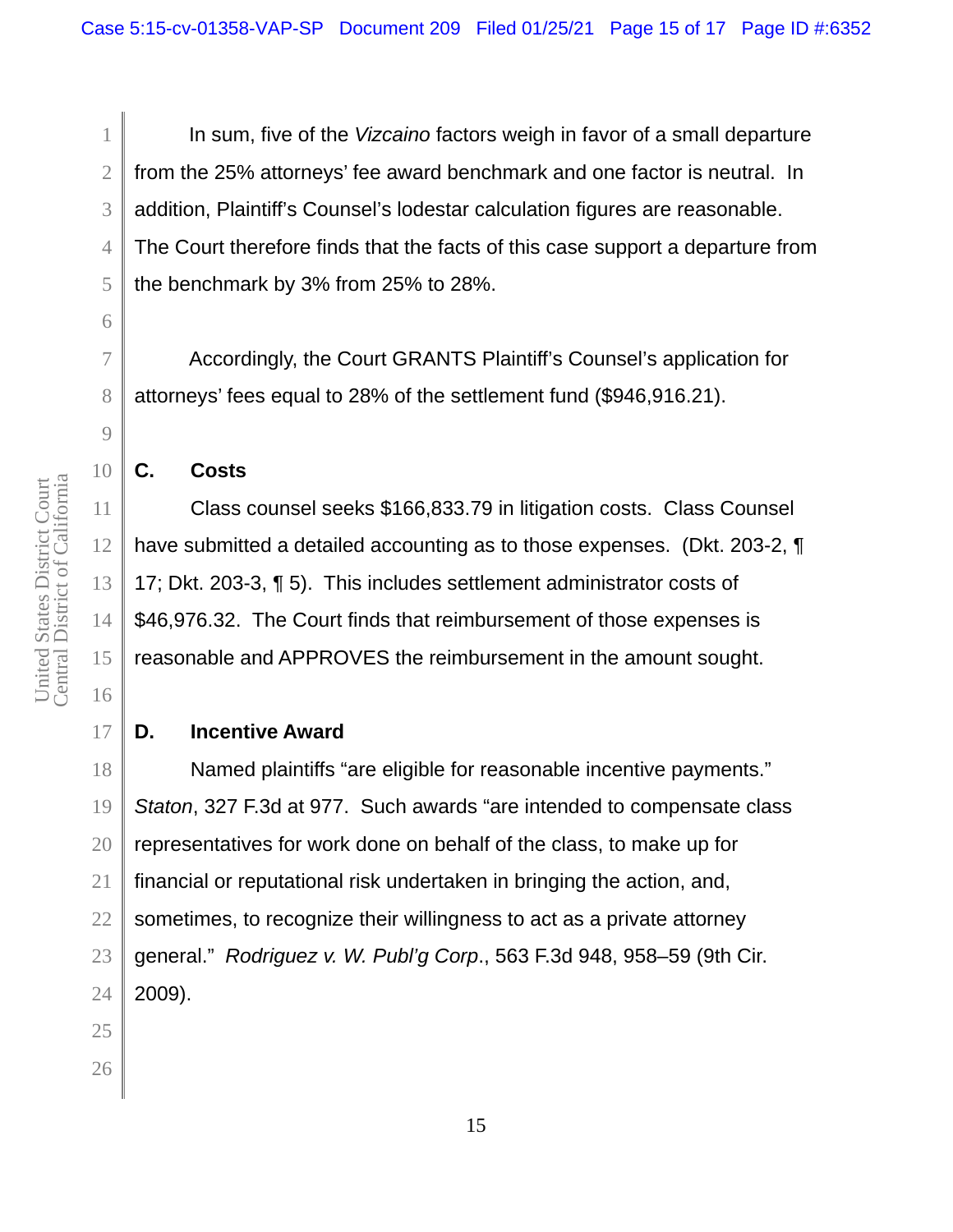"The district court must evaluate [incentive] awards individually, using 'relevant factors includ[ing] the actions the plaintiff has taken to protect the interests of the class, the degree to which the class has benefitted from those actions, . . . the amount of time and effort the plaintiff expended in pursuing the litigation . . . and reasonabl[e] fear[s of] workplace retaliation.'" *Staton*, 327 F.3d at 977.

Courts may also consider: the risk to the class representative in commencing suit, both financial and otherwise; the notoriety and personal difficulties encountered by the class representative; the amount of time and effort spent by the class representative; the duration of the litigation; and the personal benefit (or lack thereof) enjoyed by the class representative as a result of the litigation. *Van Vranken v. Atl. Richfield Co*., 901 F. Supp. 294, 299 (N.D. Cal. Aug. 16, 1995). "Courts have generally found that \$5,000 incentive payments are reasonable." *Alberto v. GMRI, Inc*., 252 F.R.D. 652, 669 (E.D. Cal. Jun. 24, 2008) (citations omitted).

Under the proposed settlement agreement, the named Plaintiff will receive an award of \$5,000.00. Class counsel notes that the named Plaintiff devoted substantial time and effort to this litigation, "including being deposed over several hours, providing written responses to discovery requests, checking for and providing requested documents, participating in periodic telephone conferences and exchanging correspondence with Plaintiff's counsel, and reviewing and approving pleadings, including the complaint and the Settlement Agreement." (Dkt. 203-1, at 22-23).

Central District of California United States District Court<br>Central District of California United States District Court

1

2

3

4

5

6

7

8

9

10

11

12

13

14

15

16

17

18

19

20

21

22

23

24